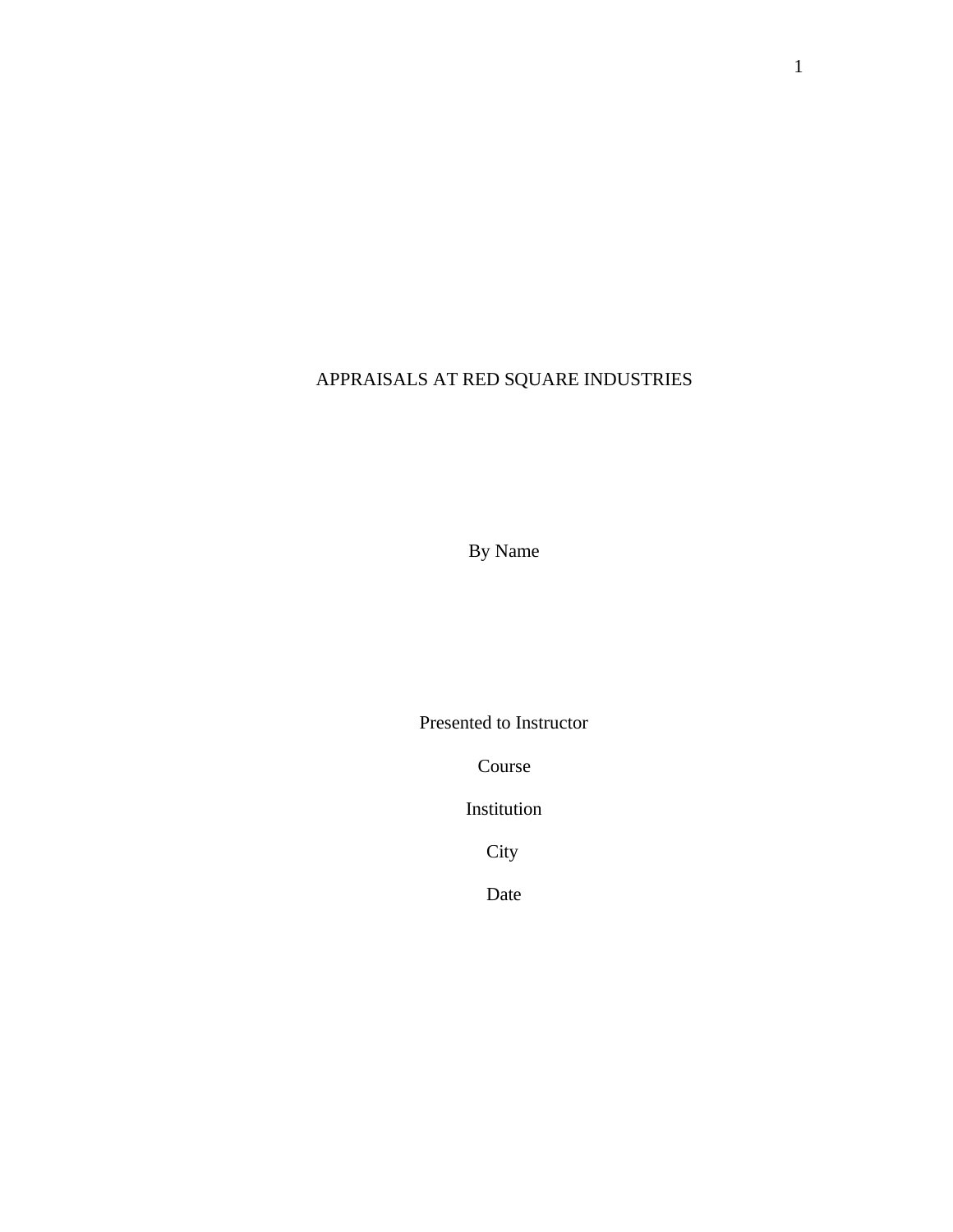## Table of Contents

| Grading System 19.5 million contract to the System 19.5 million contract to the system 19.5 |  |
|---------------------------------------------------------------------------------------------|--|
| Methods of Evaluating Appraisal manufacture and p.5                                         |  |
|                                                                                             |  |
|                                                                                             |  |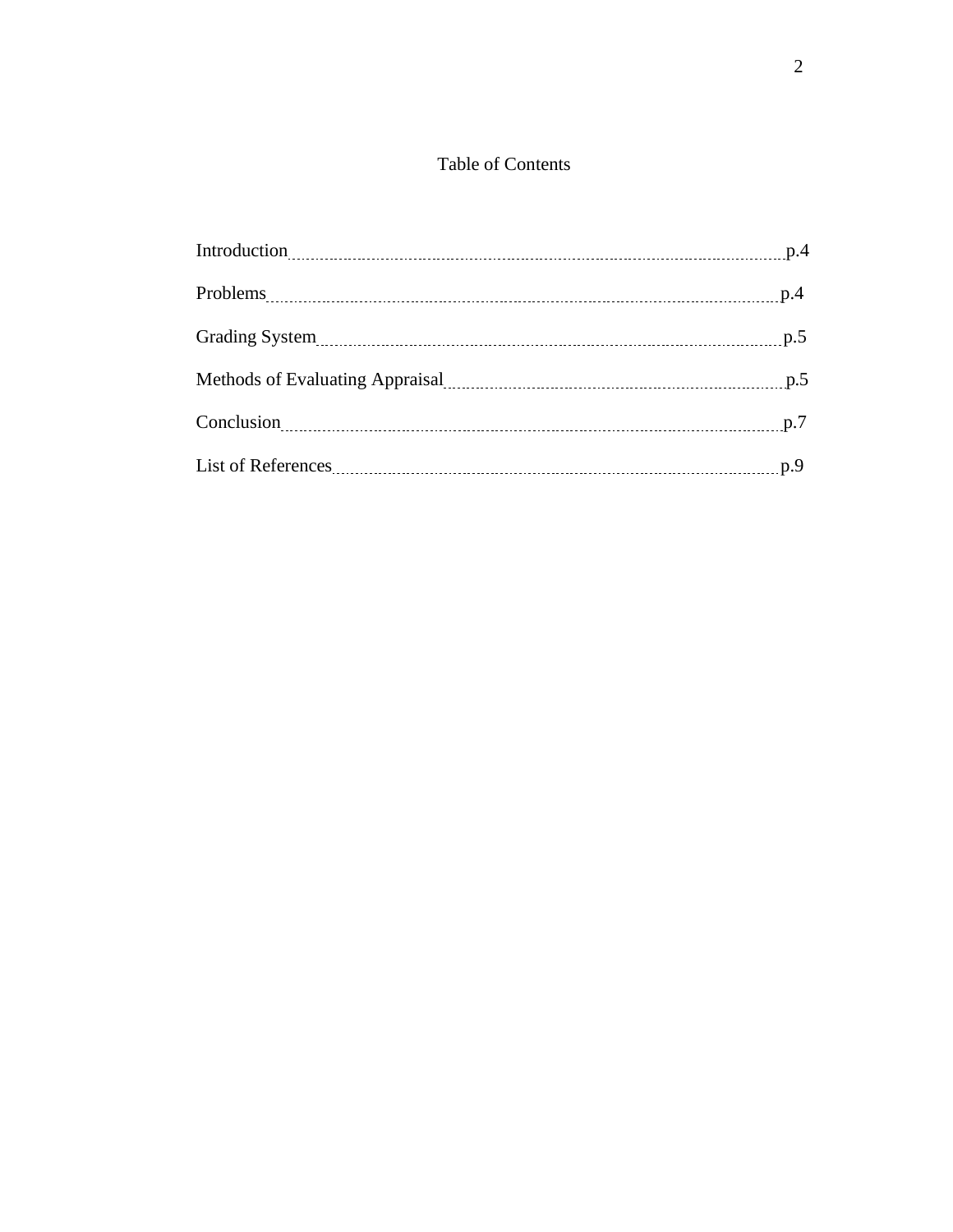#### Executive Summary

Rating of employees' performance is an exercise that should be approached with caution. It must include all the managers from all the departments. The problem with the human resources department has been aggravated by leakages of information from the management level to the workers. The naming of the various levels of grading giving them the names of objects and animals is very dehumanizing to the employees and has demoralized the bottom quarter who are referred to as dogs. The managers need to be more sensitive and considerate to the needs of the workers and should stop harassing them. Terminations have been carried out in a discriminate manner, which is very unfair to the workers who are not in the union. All workers should be treated equally if the situation is to improve. New entry employees should not be graded as failures while they have not yet been given time to train for the job before they can be tested. The CEO needs to put in place appraisal evaluation measures in order to arrest the situation which threatens the existence of the company.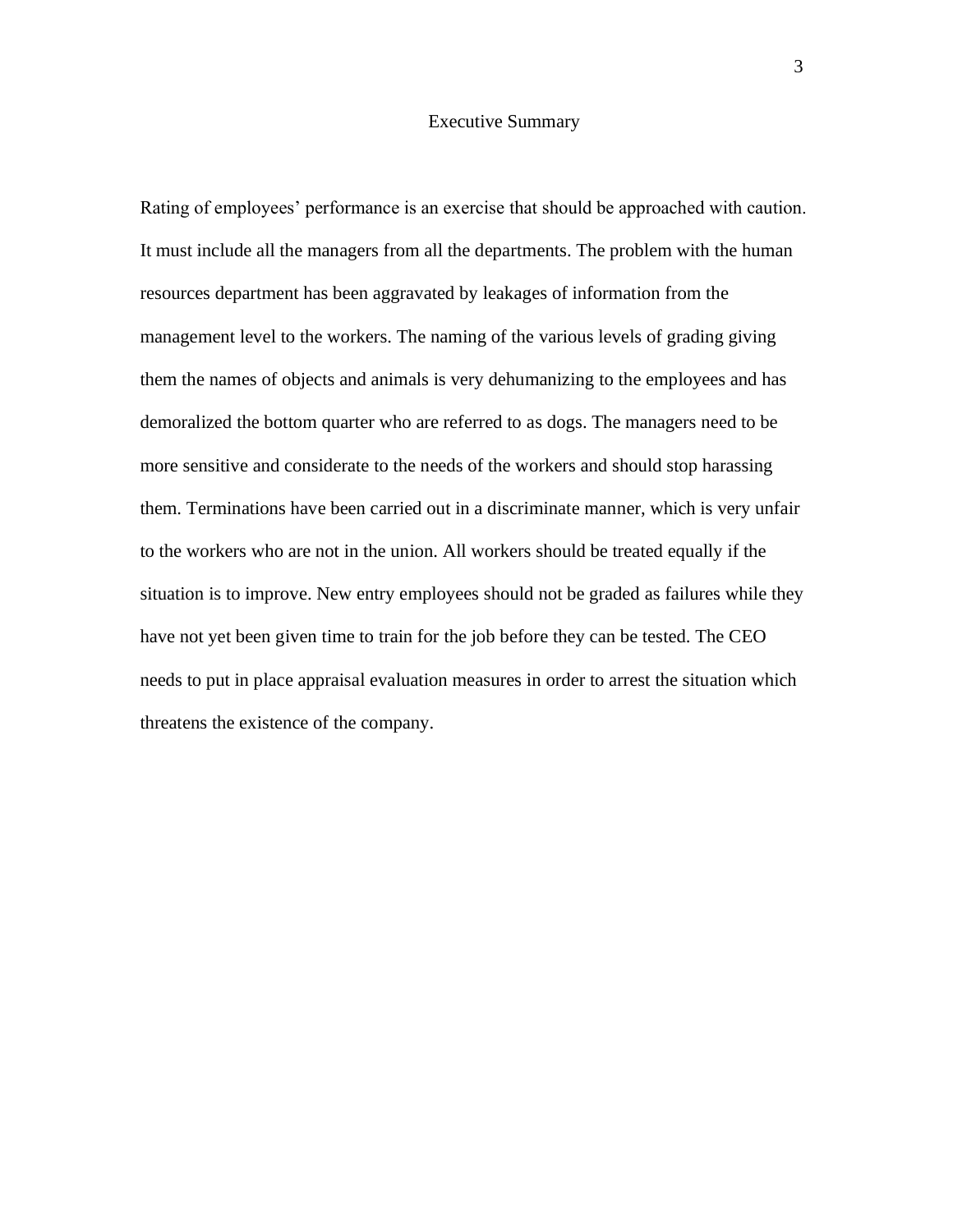#### Appraisals at Red Square Industries

#### Introduction

The human resources problem Red Square industries is facing is self-made. The five level performance appraisal system that was initially designed as a management program but later turned into a human resources exercise has become a liability to the company as it has become counter-productive. The program was excellent in its intentions but its implementation has fallen short of the original purpose (Stone, 2010, p.2).

The management should have used more effective ways of introducing and implementing the program of evaluation alongside its rating system to the employees. If the management used the proper means, the program would have been a success story for the company. The rating system was forced upon the employees and its criteria for gauging their performance is wanting. The discriminatory nature of the rating system and the classification of employees as stars, starlets, workhorses and dogs dehumanize the very human nature of employees. This has led to a feeling among the employees that some of them are special and others are not needed; and that their contribution amounts to nothing. The company can do without them. That the management program is an open secret has compounded things as workers can easily access the results of their rating and those at the bottom quarter feel threatened and leave work leaving a gap in production which is a great loss to the company given the amount it takes to train the workforce. The company has been unknowingly losing a lot of human capital.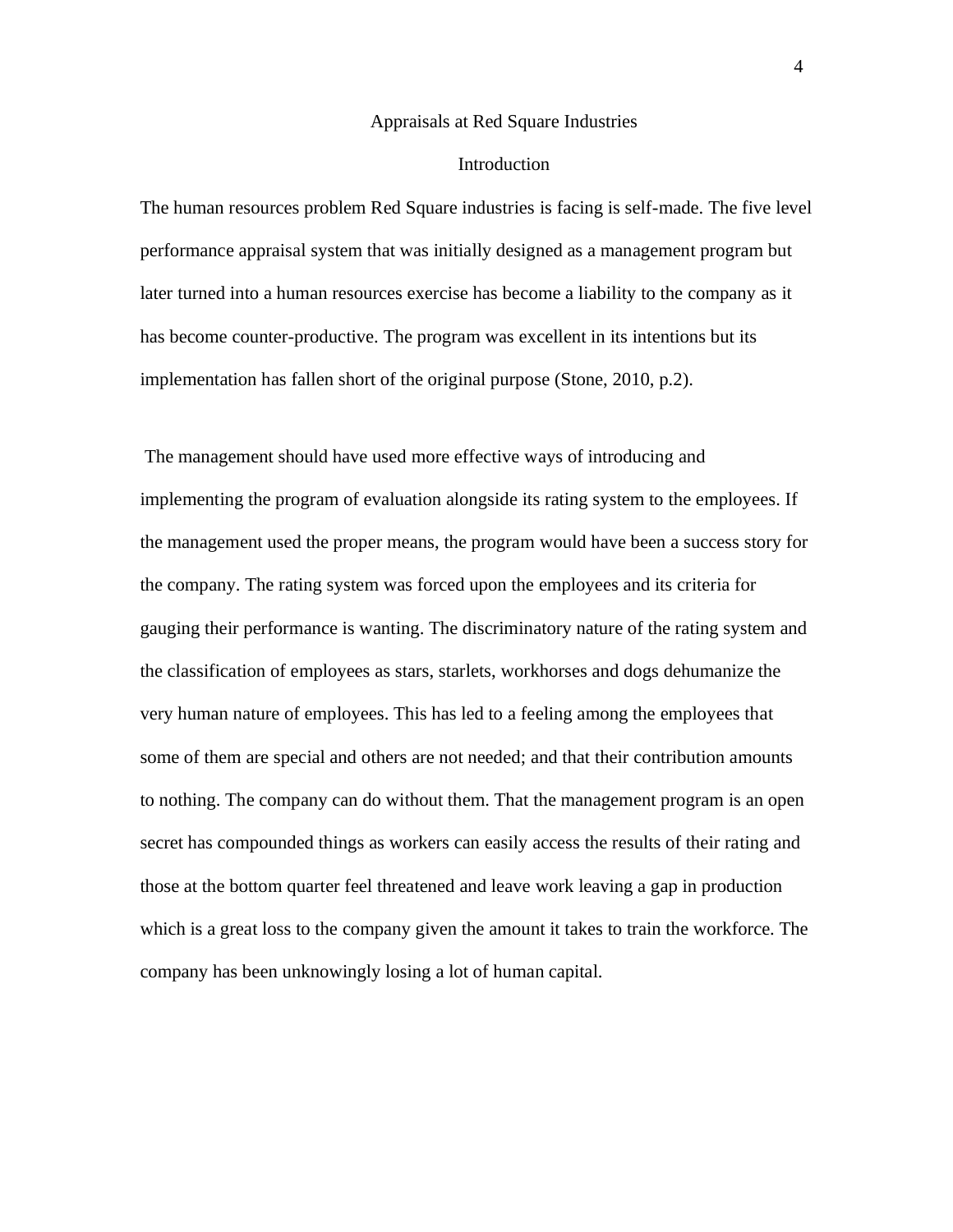#### Problems

The problem with Red Square Industries may at first seem to be affecting the human resources department alone. The truth is that all the departments are equally affected. There has been a considerable loss of human capital as a result of the employee rating crisis. Production has fallen due to low morale among employees who lack motivation. This has been occasioned mostly by the selective manner in which the performance evaluation is done. Some employees in the bottom quarter leave work voluntarily for fear of victimization base on the results of the ratings.

The CEO should consider devising ways of rating the performance of the employees so as to improve their morale (David, 2010, p.32). Appraisal is supposed to be fair and balanced so that the employees can be satisfied that justice has been done. The main problem is lack of a proper method for performance appraisal. The greatest mistake was naming the five levels of performance appraisal as stars, starlets, workhorses and dogs. This is very demeaning as no human being would like to be compared to an animal under whatever circumstances. Better terms should be used to describe the various levels in the performance appraisal system. The problem has been further aggravated by leaks of management information which sabotages the process by keeping the employees updated on what goes on in the CEO's boardroom.

#### Grading System

The CEO needs to select an independent board of performance evaluation charged with monitoring, evaluating and grading the employees according to their performance on a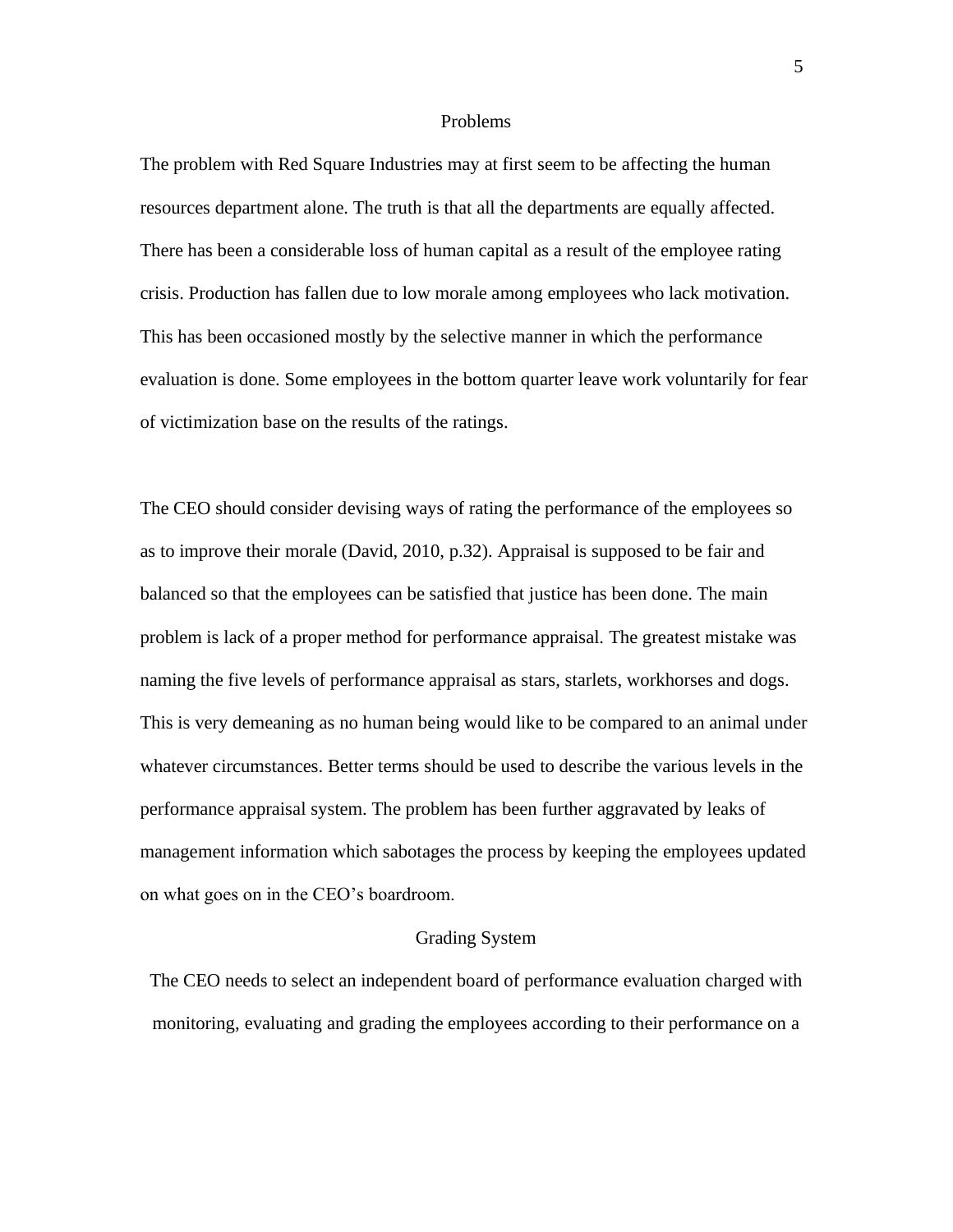yearly basis and in a fair way. The employees should be graded without favoritism and the grade given should reflect the actual performance of the individual worker. Naming of the performance levels has been a bone of contention among the workers. The evaluators ought to come up with a better naming system for the various grades given to the workers instead of using demeaning terms descriptive of animals and objects such as stars, workhorses and dogs. It would have been more encouraging for the workers to be graded as excellent, above average, average, below average and poor. Such other impersonal and kinder terms serve the purpose better.

Some well connected managers have been doing injustice to other managers and workers in other departments by refusing to give the employees under their departments the actual grades. This beats the purpose of performance evaluation as it does not give the correct picture of the workforce. It is ethical to grade a worker within the range that they fall. This selective awarding of grades does not serve the intended purpose of effectively evaluating employees. The company has been on a downward streak given this criterion for evaluation in selected departments as the real picture is concealed and instead factual figures are given to the management for review. The managers should adopt a more focused method of assessment which is devoid of biases so as to give a true picture of the individual employee performance. It should be free of biases.

The CEO relies on the managers for support. He acts on information from managers to make critical decisions that could affect the company either positively or negatively depending on the validity and practicality of the information. The managers who have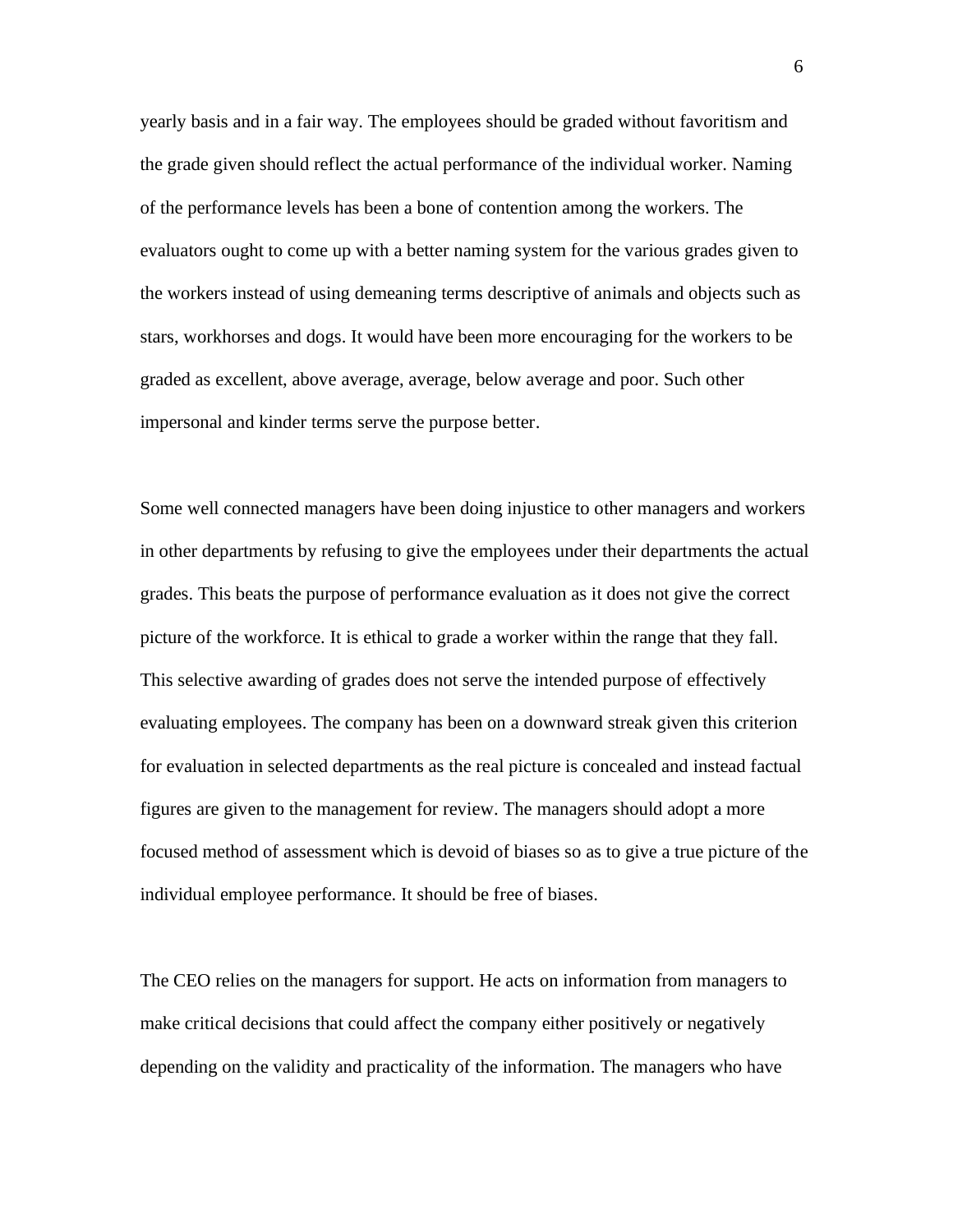been tailoring the evaluation assessment of their employees to satisfy their egos have been doing a disservice to the company. Employees who are under strict managers and who abide by the requirements of the performance appraisal are disadvantaged. A good example is that of an employee who has been graded as a dog and another one whose performance is similar but the manager grades the worker in category four or a starlet. The disparities are very big and as a result the worker graded as a dog may quit the company while in the real sense his performance is better than that of the employee graded as a starlet.

The CEO has been getting feed back that does not deserve to be relied upon. New employees are graded together with employees who have been trained and given enough time to gain the required experience but have been assessed and found to be failures or wanting in their service. In evaluating the employees, the managers should meet the requirements of a good evaluation in terms of reliability. The assessment should be comprehensive.

#### Methods of Evaluating Appraisal

The best way to ensure reliability is by enforcing the use of a variety of methods of appraisal evaluation. One of the most suitable methods that the managers of the various departments should use is manager's evaluation because it can be used on a cross section of employees in various departments and different levels of qualification. The managers have to rate individual employees or a group using a certain criteria. This type of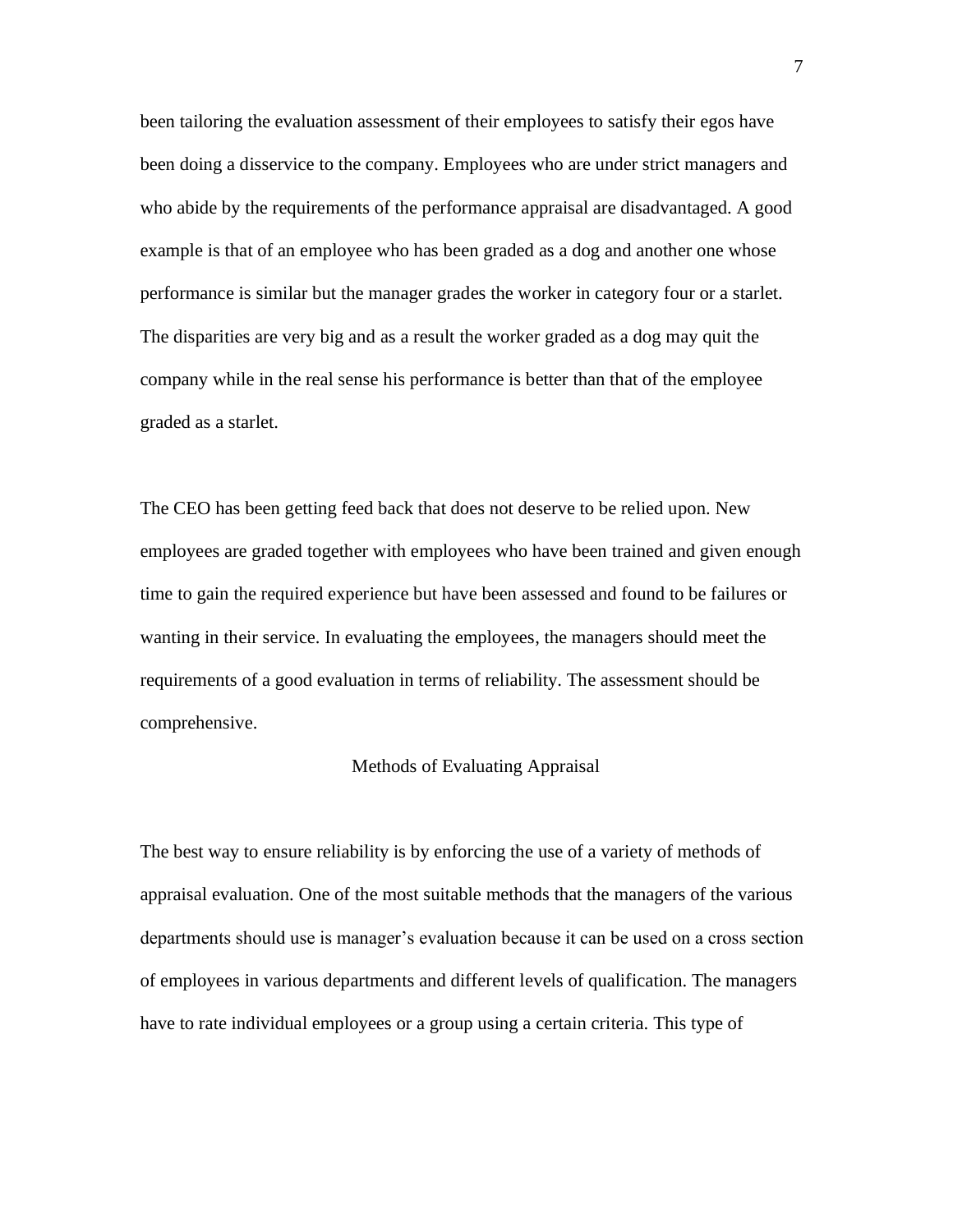evaluation will bear positive results for the company because it is capable of producing invariable results across a variety of employees (Scimia, 2010, p.4).

The company needs to adopt multisource feedback method of appraisal evaluation to gauge the employees as a whole without comparing individual workers. In this case the managers are given a scorecard by workers and subordinate staff. The results that they get from workers help them to improve on areas that they are failing in and perfect on the others that they are already good at. The company has been evaluating the performance of employees alone leaving the managers to work without being checked and this method will give the CEO a clear picture of their performance. Managers who perform poorly tend to pass the buck on the workers by victimizing them and giving them poor grades to create the impression that the employees are entirely responsible while in the actual fact the managers are the cause.

Including the managers in the appraisal process will help the manager identify the nonperforming ones. This can be of great use to the CEO in replacing the managers who are not performing their work according to the company's expectations. The workers can be evaluated objectively using the objective evaluation method. The evaluation of employees should be done objectively, based on goals that have been set by the beginning of the assessment period. This will enable the managers to evaluate the employees of their specific departments.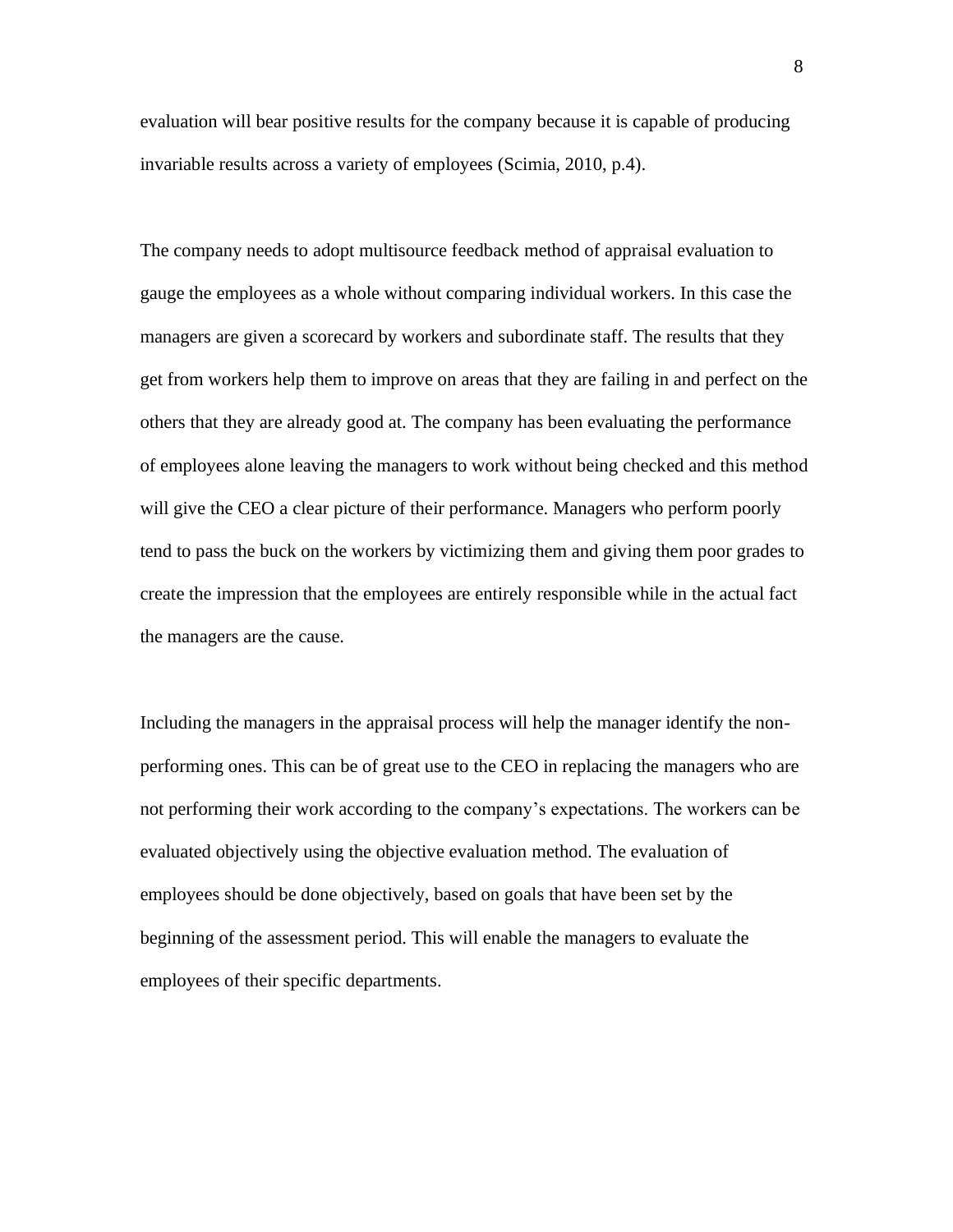The objective method of evaluating employees will be very useful to the company because it can be used to bind groups of employees who work in a similar environment with similar qualifications, objectives and standards. This will help gauge the performance of the employees as a whole for the objectives set without having to result to direct comparison which demoralizes them. Every employee should be given a clear set of objectives to be met in their specific departments and category. Performance is evaluated over time and the final performance is graded and compared with the performance of the other employees from the various departments and categories. The managers can then compare the ratings of their employees and determine whether the overall set of objectives and standards have been met as well as determining the areas that need to be improved.

The managers can effectively carry out objective assessment of the workers performance by writing the goals for individual workers. A good example is the marketing department where the marketing manager may give the employees of the marketing team the set goals and targets to meet in selling a particular product at a specified time (George, 2010, p.7). This determines effective grading because it is accurate in showing whether and employee has met the set goals or not. It also determines whether the employee has overachieved. The grade to be awarded the employees is therefore accurate and reliable. This is an indicator to managers that they should set realistic and achievable goals for the employees.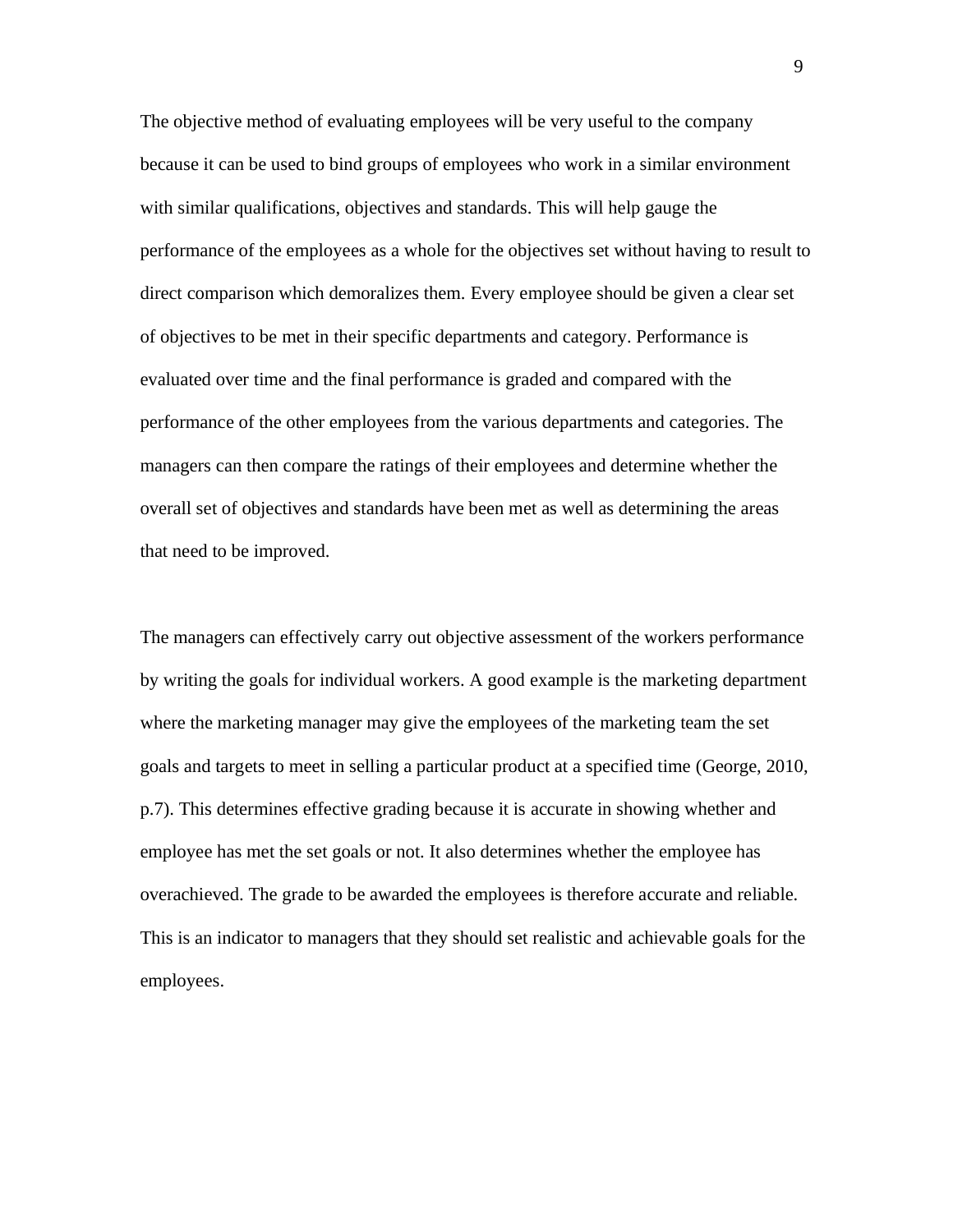The company needs to get an overall picture of the performance of the whole workforce. They should conduct team evaluation, which is a very effective method of determining whether the company has met the overall goals, standards and objectives as stipulated in its the vision and mission statement.

The company's board of managers must come to an agreement that no company secrets should be leaked to the employees or other people who are not privy to such information. Many of the problems the company faces at the moment can be traced to leaked company secrets concerning key management decisions. The CEO should ensure that the managers keep confidential information to themselves because when it reaches the employees, the analysis of these reports can cause a lot of dissatisfaction and a feeling of dejection among poorly ranked employees. This has subsequently lowered their morale. Some workers would have improved if they had not prematurely known their rating from leaked management information.

The reward system is very wanting and should be streamlined to accommodate everyone in the company. The poor performers may not be eligible for promotion but they should be considered and an alternative form of rewarding system identified to make them feel as part of the team in order to motivate them to improve on their performance. The profit the company makes in a given financial year is the collective effort of the entire workforce. The attention of the CEO should be drawn to this obvious fact and act accordingly by instructing the finance manager to reflect the financial rewards to all employees in the company's budget.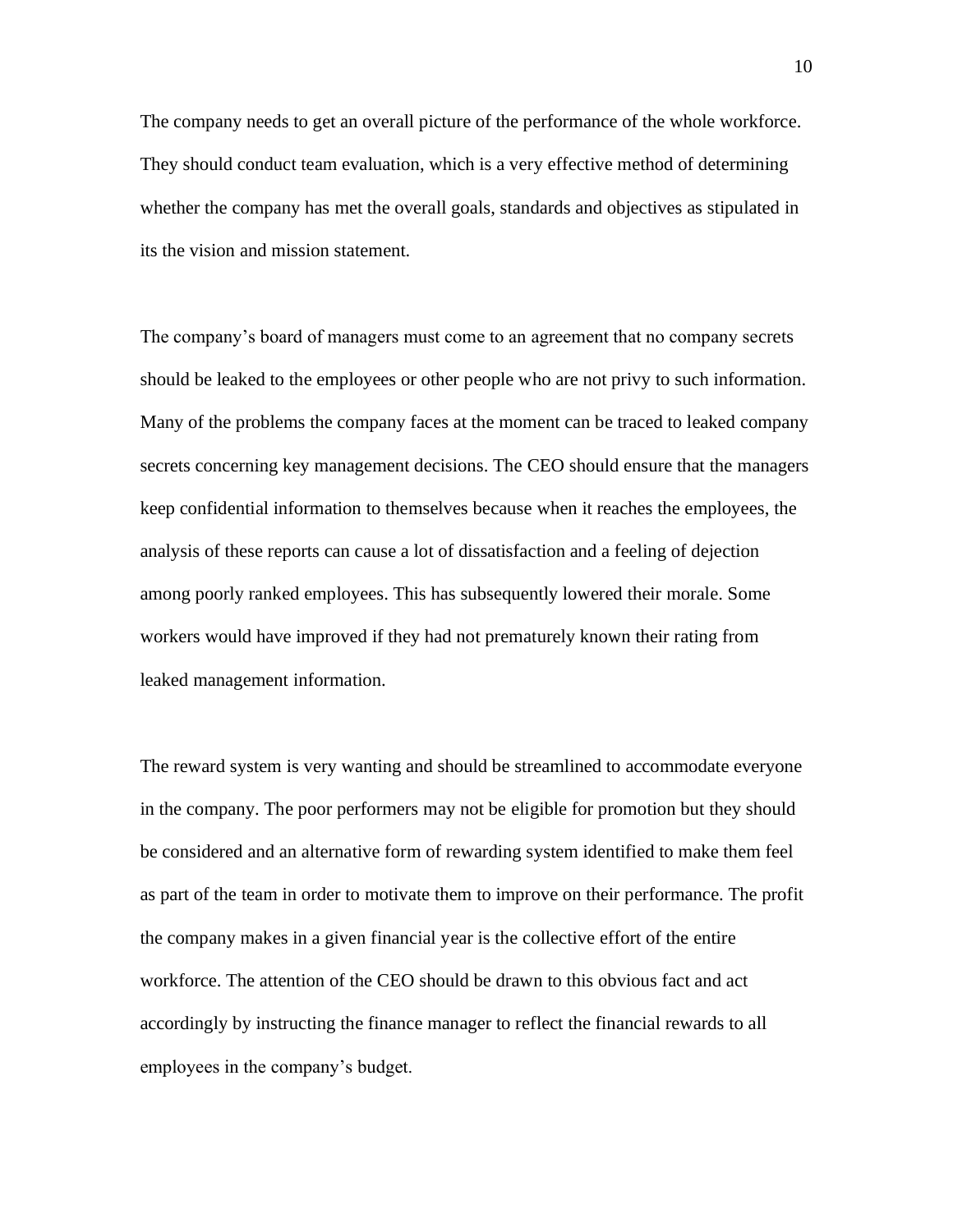The management needs to desist from issuing the bottom quarter with raw threats of sacking and instead find ways of assisting them to improve. Threats only make the workers feel threatened and apprehensive. Performance tends to become more and more dismal if the employees are under threat and this should be stopped immediately if the company is to make any meaningful progress in improving performance and avoid unnecessary losses of employees. It is unfair practice to target a specific group of employees and in this case the ones who are not in the union. This amounts to victimization and ill will on the part of the person making the sackings. All employees should be given a fair chance to argue out their case and show cause why they should not be laid off.

### Conclusion

The performance evaluating system of the Red Square Industries is a good initiative. It has managed to instill a sense of seriousness within the workforce because every employee wants to climb up to the next level by putting more effort in their work to improve their performance. The program is however facing serious problems that have to do with its implementation (Human Resource Management, 2010, pp.12-14). It is quite clear that the program was implemented in the wrong way. The management erred in making it a human resources exercise (The Financial Express, 2010, p.21). Rating employees ought to have been an all inclusive exercise with all the departments taking part in the rating system. Information about the rating should be kept a secret of the management and the employees should not be let to know to avoid stigmatization of those at the bottom (Trickett, 2010, p.12).Terms of service should not be discriminatory.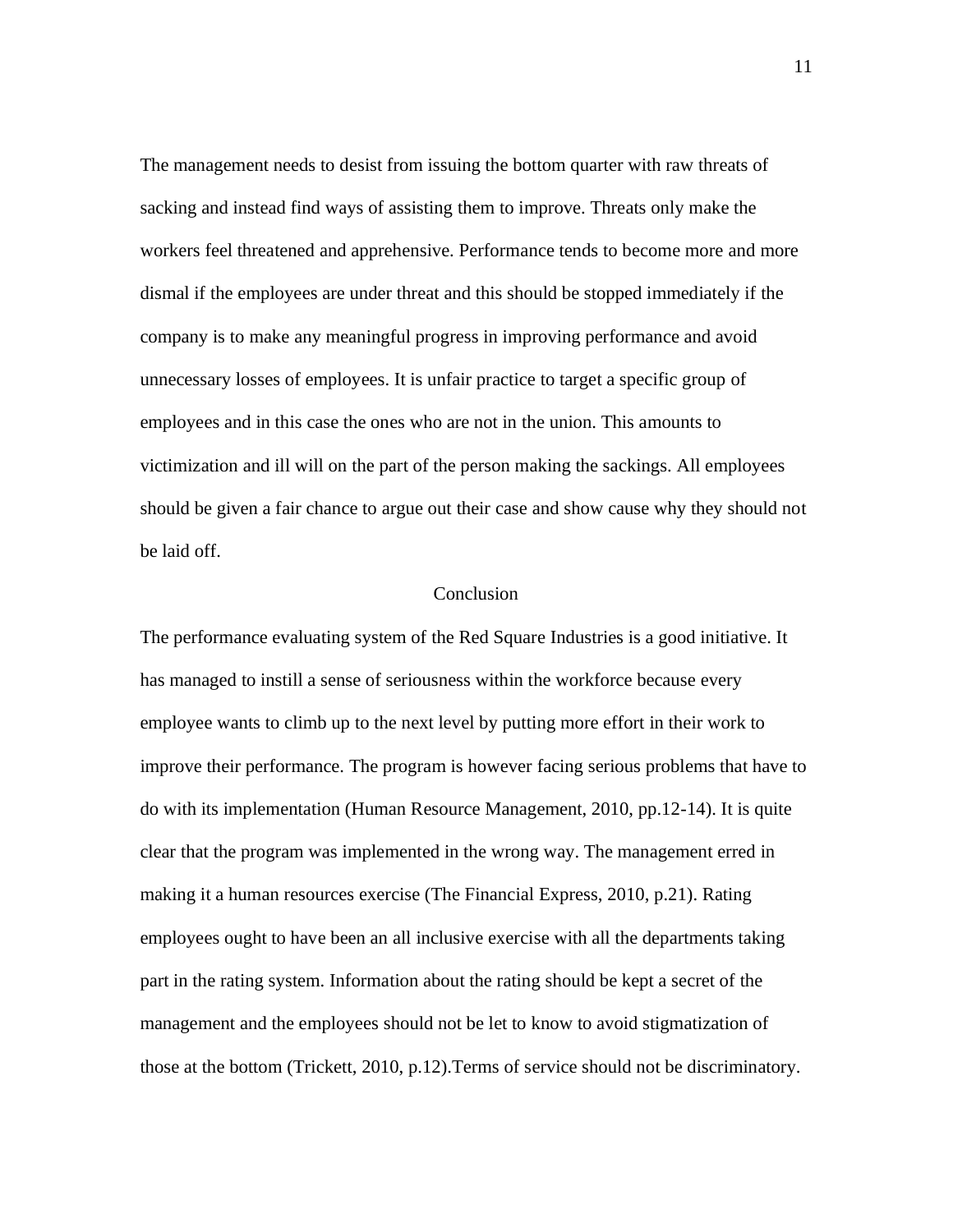Salary increment and bonuses should be awarded fairly and a certain group dismissals ought not to target a certain group of employees; the ones out of workers union. Alternative means of rating the bottom quarter should be devised to improve their morale so as to improve their performance (Human Resource Management, 2010, p.13). New employees are disadvantaged by being rated with employees who have already been tested and failed and instead should be grouped as trainees and rated after a considerable period of observing their performance.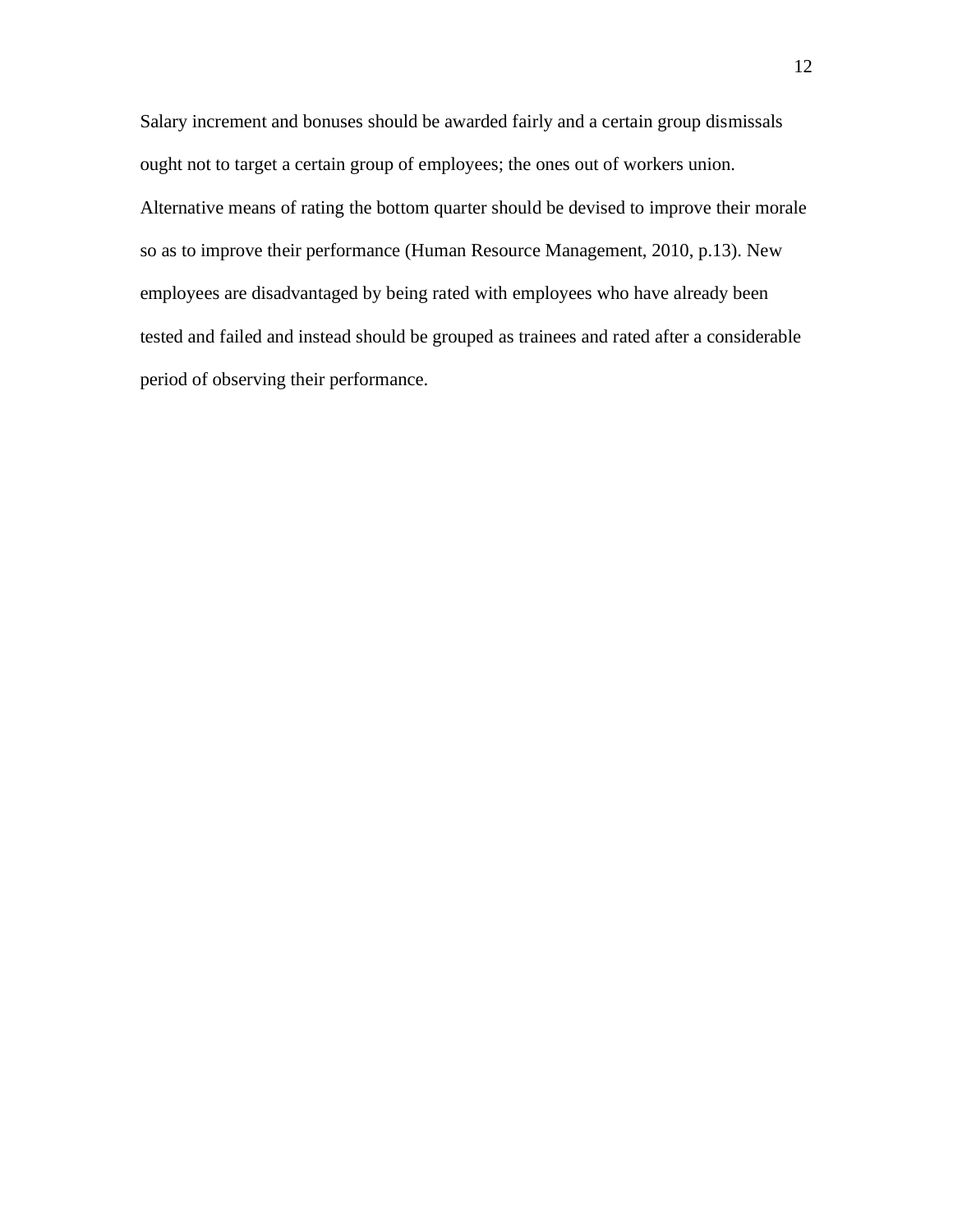#### **List of References**

- Anderson, D., 2010. 'Customer friendly' Gloria Blake takes charge as city's newest HR director. *McClatchy - Tribune Business News* [online]. Available at: [<http://www.proquest.com/>](http://www.proquest.com/) [Accessed 6 September 2010]
- George, C., 2010. Co-workers can aid colleagues in crisis. *McClatchy-Tribune Business News* [online]. Available at: [<http://www.proquest.com/>](http://www.proquest.com/) [Accessed 6 September 2010].
- Human Resource Management, 2010. Data from Aston University provide new insights into human resource management. 2010. *Economics Week*, [online] 5 March. Availablwe at [<http://www.proquest.com/>](http://www.proquest.com/) [Accessed 6 September 2010].
- Human Resource Management, 2010. Scientists at University of Nottingham publish research in human resource management. *Economics & Business Week*, [online] 29 May. Available at: [<http://www.proquest.com/>](http://www.proquest.com/) [Accessed 6 September 2010].
- Scimia, D., 2010. Mitigating the Cost of Organizational Behavioral Risk, *Employee Relations Law Journal*, [online]. Available at: [<http://www.proquest.com/ >](http://www.proquest.com/) [Accessed 6 September 2010].